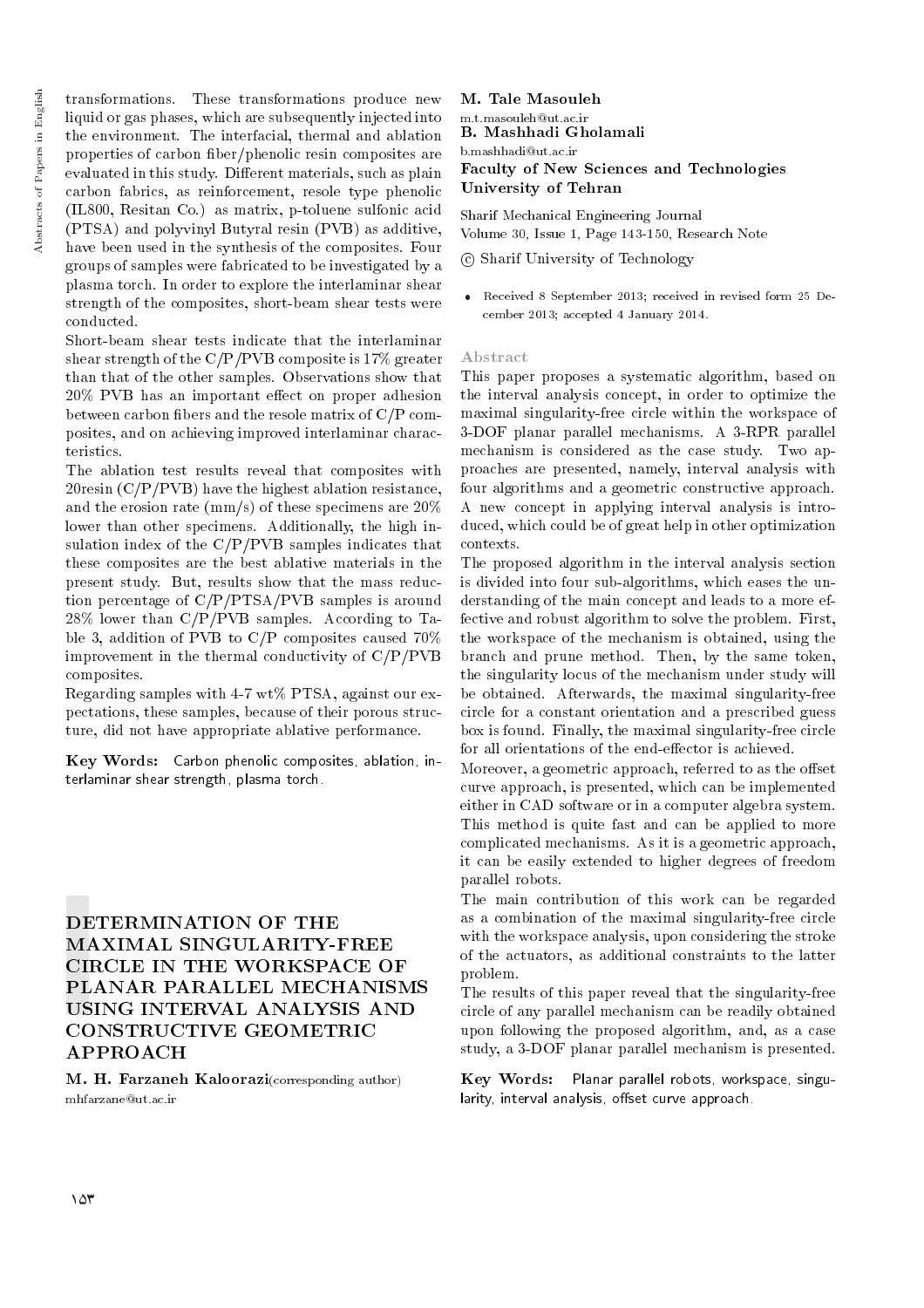Sharif Mechanical Engineering Journal Volume 30, Issue 1, Page 125-135, Research Note

## c Sharif University of Technology

 Received 15 January 2012; received in revised form 28 January 2013; accepted 2 March 2013.

#### Abstract

Different methods have been employed to improve the accuracy of 3D scanning, including hardware and software solutions. The most straightforward solution to improve the accuracy of scanners is to increase the number of sensor elements of the sensing array. However, such a system will not only be expensive, but will also generate a large amount of data, resulting in the need for higher computation power and memory. In addition, other affecting factors, such as lens resolution, lens distortion and aberrations, sampling rate, noise, and environmental related errors limit the final accuracy of the system. The current paper addresses the accuracy of scanning and, consequently, presents a new technique to improve the accuracy of a 3D model reconstruction of mechanical parts. The idea, called the Mechanical Dithering Technique (MDT), takes advantage of small movements of either the sensing array or the object and rescanning. Movements provide the sensing array with images of the object cast in different positions on the sensing array. The sensing array, being a digital device, will sample the image every time with different quantization errors, the average of which should normally approach zero. The idea is similar to the dithering technique, but random movements are used instead of random noise. The current work deals first with the problem theoretically. The idea is then verified by experimentation. A test rig was established and controlled tests were carried out. The rig consists of a stationary CCD camera as the sensing array, a laser beam projector as the structured light source, a conveyor belt with controllable speed, a robot arm as a programmable stand for the fine adjustment of light source position and orientation, and, finally, a geometrically known object as the control object. A triangulation technique, along with structured laser light with Gaussian distribution, is used to generate depth information. Prior to actual experiment, the calibration process is performed to obtain the intrinsic and extrinsic parameters of the camera. Calibration allowed the elimination of major sources of lens and camera error. In order to compute the depth information of the object, the angle of sheet of light must also be known, the value of which should be measured mechanically or by means of optics. Here, a novel simple method was used to obtain this value. The experiment procedure includes illumination of the object with laser structured light and capturing an image, then moving the object to a new position and repeating the capturing several times. The 2D image data for each capture is transferred to the computer and pre-processed. During extracting the 2D data

point, some curve approximation methods are also used to construct a smooth curve and remove the effect of noise during the measurement process. Using MDT, different 2D images are converted to a single image, from which a more accurate geometric model can be reconstructed. The 3D geometric model is then generated and converted into a CAD data format. Consequently, the CAD model is generated in a CAD environment. To test the functionality of the system and to evaluate the accuracy of the developed system, several control points measured by a CMM machine were compared to those obtained by the developed system. It is observed that the system works well and MDT improve the 3D model reconstruction accuracy. However; the extra accuracy is obtained at the cost of extra scanning time. The larger number of movements, the higher the improved accuracy. But, most improvements are obtained for the first few movements.

Key Words: 3D scanning, triangulation method, model reconstruction, dithering technique, improved accuracy.

# THE EFFECT OF VARIOUS ADDITIVES ON THE MECHANICAL, THERMAL AND ABRASIVE CHARACTERISTICS OF ABLATIVE **COMPOSITES**

J. Zamani

zamani@kntu.ac.ir

V. Moosabeiki(corresponding author)

v.moosabeiki@gmail.com

O. Alisalehi

oalisalehi@gmail.com

Dept. of Mechanical Engineering K. N. Toosi University of Technology

Sharif Mechanical Engineering Journal Volume 30, Issue 1, Page 137-141, Research Note

c Sharif University of Technology

 Received 9 May 2012; received in revised form 23 February 2013; accepted 20 April 2013.

#### Abstract

During atmospheric re-entry, a ballistic or space vehicle is subjected to severe aerodynamic heating and its successful return through the Earth's atmosphere depends largely on the provision that is made for reducing aerodynamic heat transfer to its structure. For this purpose, an ablative heat shield is normally used, which undergoes physical, chemical, and mostly endothermal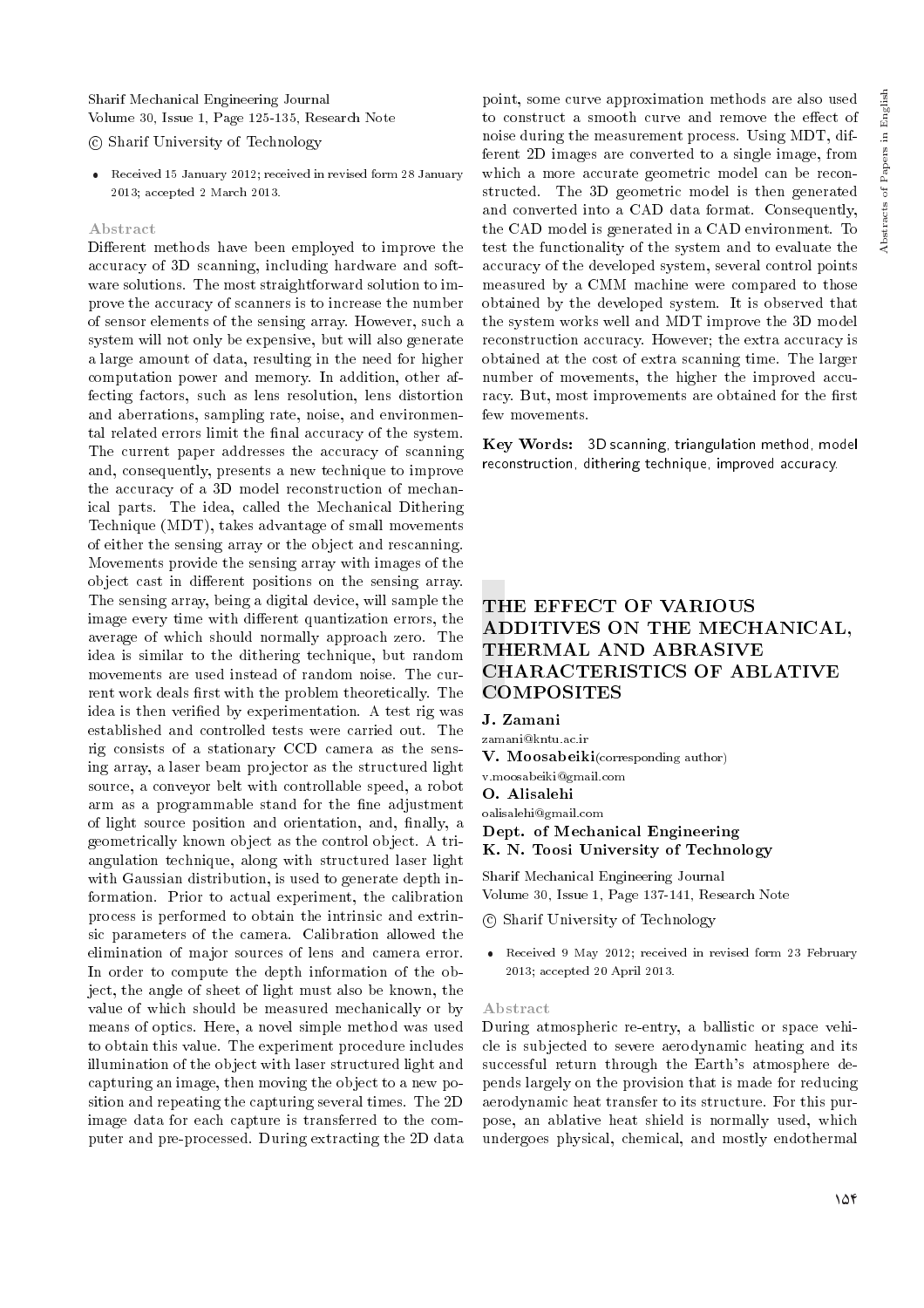The nonlocal theory of Eringen is a well-known continuum mechanics theory to account for small scale effects by specifying stress at a reference point as a function of the strain field at every point in the body. Many papers dealing with the analysis of nano-structures have been published on this topic, but, in many of the papers, the solutions of the governing equation are based on numerical methods and approximate analytical methods, like the Navier type solution method. Hence, no exact closed-form solution is available in the literature for the free vibration analysis of nano-plates under various boundary conditions.

In this paper, the exact analytical solution proposed by Hosseini-Hashemi et al. is employed to solve the governing equations of motion of a rectangular nano-plate for nonlocal Mindlin theory. To this end, equations of motion are derived via equations of momentum balance. Introducing a set of auxiliary and potential functions, the governing equations are decoupled for transverse vibration analysis. By transforming the displacement variables into known functions, the problem leads to a soluble form without any approximations. The solution of natural frequencies is obtained for Levy-type boundary conditions, and, in order to confirm the reliability of the method considered, the results are compared with those reported in the literature. Also, the effects of nonlocal parameters, aspect ratio, thickness to length ratios of the plate and different boundary conditions on vibration frequencies are investigated.

Key Words: Exact analytical solution, free vibration, nonlocal elasticity, Mindlin nano-plate.

# MOBILE ROBOT SEMANTIC MAPPING USING HISTOGRAM BASED FRONTIER EXPLORATION

A. Mobarhani(corresponding author) amir.mobrahani@gmail.com H. D. Taghirad

taghirad@kntu.ac.ir

Dept. of Electrical and Computer Engineering K. N. Toosi University of Technology

Sharif Mechanical Engineering Journal Volume 30, Issue 1, Page 115-124, Original Article

c Sharif University of Technology

 Received 9 October 2013; received in revised form 2 February 2014; accepted 9 February 2014.

#### Abstract

Home and service robotics is an area of intelligent robot applications. In this regard, robots need to collect suffi-

cient perceptional information from their environment in order to decide how to perform their tasks. The environment semantic map is a helpful base for robot decisions. In this paper, a system is proposed to generate a semantic map of the environment. In this system, a place classication method is used, in order to classify the images into a set of predened classes. When the region of the current place of the robot is recognized, the new information of the region is correlated to other components in the semantic map. The generated semantic map consists of the room shape model, the metric and topological map and the appearance model of each region. Also, the proposed system benefits from a low computational histogram based exploration method, which suggests navigating the robot towards the boundaries between free and unknown areas in the map in order to facilitate autonomous semantic map generation. A global occupancy grid map of the environment is constantly updated, based on which, a global frontier map is calculated. Then, a histogram based approach is adopted to cluster frontier cells and score these clusters, based on their distance from the robot, as well as the number of frontier cells they contain. In each stage of the algorithm, a sub-goal is set for the robot to navigate. A combination of distance transform and A\* search algorithms is utilized to generate a plausible path towards the sub-goal through the free space. In this way, a reliable distance from the obstacles is guaranteed, while searching for the shortest path towards the sub-goal. The whole process is iterated until no unexplored area remains in the map and, consequently, a semantic map of all parts of the environment is generated. Experimental results of the proposed method in the simulated and real environments show that the semantic map of the environment is generated with high accuracy in a short time.

Key Words: Service robot, semantic map, exploration, feature extraction, visual place classication.

# IMPROVING THE ACCURACY OF LASER SCANNING FOR 3D MODEL RECONSTRUCTION USING MECHANICAL DITHERING **TECHNIQUE**

S.M. Emam

sy.m.emam@birjand.ac.ir K. Khalili(corresponding author) khkhalili@birjand.ac.ir Dept. of Mechanical Engineering University of Birjand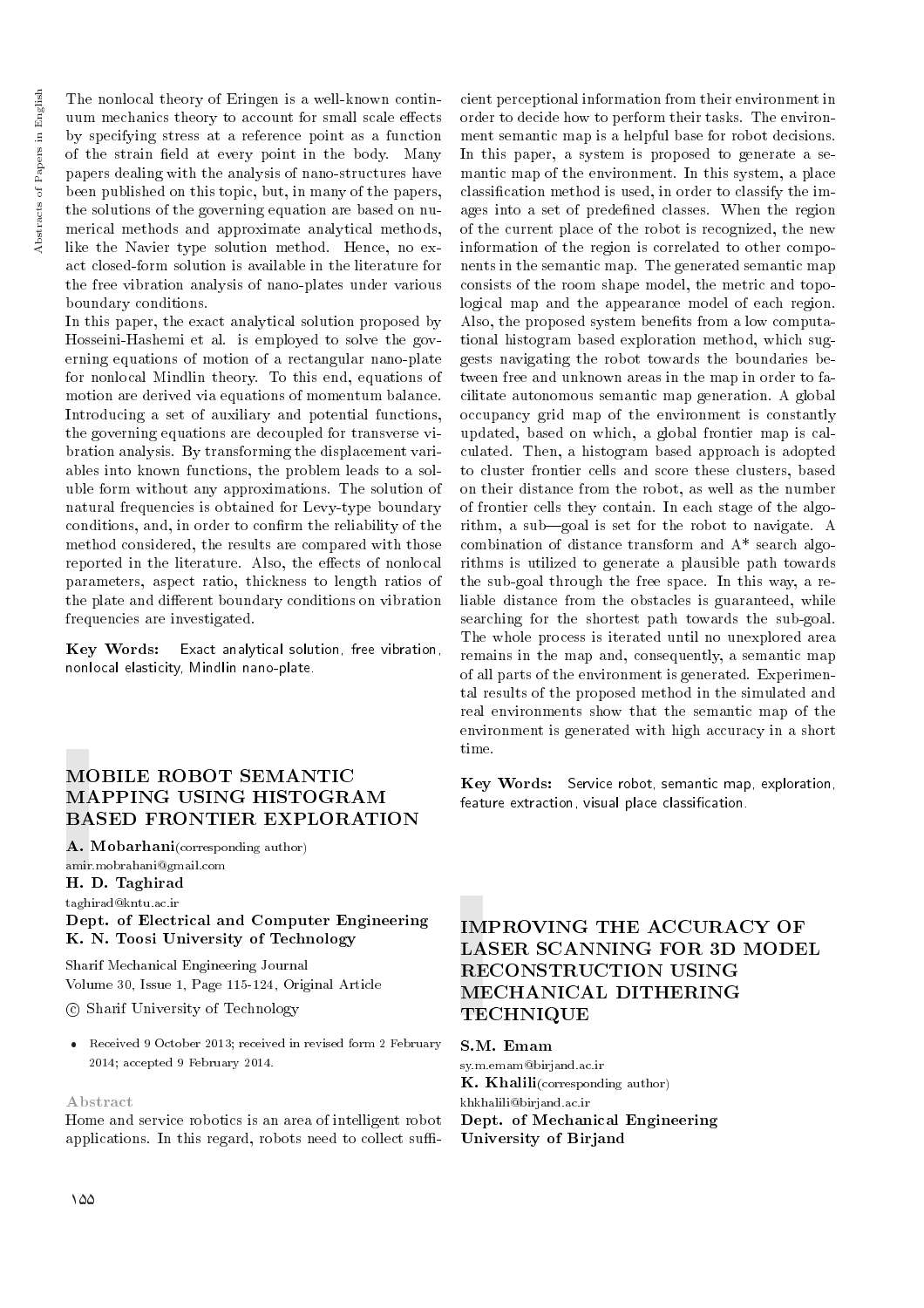H. Mousavi-Akbarzadeh(corresponding author) mousavi@iiau.ac.ir

Dept. of Mechanical Engineering Islamshahr Branch, Islamic Azad University S.M. Hasheminejad hashemi@iust.ac.ir Dept. of Mechanical Engineering Iran University of Science and Technology Yaser Mirzaei mirzaei@damavandiau.ac.ir Dept. of Mechanical Engineering

Damavand Branch, Islamic Azad University

Sharif Mechanical Engineering Journal Volume 30, Issue 1, Page 99-106, Original Article

c Sharif University of Technology

 Received 19 June 2013; received in revised form 5 October 2013; accepted 12 October 2013.

#### Abstract

In this paper, an analytical vibro-acoustic model, based on 3D elasticity theory, is formulated for acoustic radiation from a fluid-loaded arbitrary thick hollow sphere driven by internal/external distributed/concentrated harmonic loads. The classical Navier equations of linear elasticity and the Helmholtz equation for the internal/external acoustic domains are employed to present an exact solution for three dimensional non-axisymmetric steady-state sound radiation from an arbitrarily thick hollow elastic sphere submerged in an unbounded compressible ideal acoustic medium, filled with another compressible ideal acoustic fluid, and subjected to arbitrary time-harmonic distributed/concentrated mechanical drives at its internal and/or external surfaces. The Legendre Fourier Transform in the azimuthal and circumferential direction is utilized to obtain an expression for the radiated pressure field in the frequency domain. The analytical results are illustrated with numerical examples, in which air-filled, water-submerged, thick-walled steel spheres are driven by harmonic concentrated or distributed radial internal/external loads. The numerical results reveal the important effects of loading configuration and excitation frequency on the sound radiation characteristics of the submerged structure. Limited cases are considered and the validity of results is established with the aid of comparison with the data in the existing literature. The proposed model is of basic academic interest due to its inherent value as a canonical problem in structural acoustics. It can be of practical value for understanding the fundamental physics of the interaction of acoustic waves with real

structures. The presented exact solution can provide an invaluable guide for structural acoustic engineers involved in the dynamic analysis and design of submerged thick-walled spherical vessels, storage tanks, underwater lab rooms, and sonar transducers. It can also serve as a benchmark for comparison to solutions obtained by costly numerical methods or approximate asymptotic approaches. Furthermore, it can aid in solving the corresponding transient radiation problem with different configurations of internal cavity.

Key Words: Fluid-structure interaction, spherical shell, variable thickness, acoustic radiation.

# AN EXACT SOLUTION FOR FREE VIBRATION OF NONLOCAL MINDLIN RECTANGULAR NANO-PLATES

## M. Zare

mzare@mecheng.iust.ac.ir

S. Hosseini-Hashemi

shhh@iust.ac.ir

R. Nazemnezhad(corresponding author) rnazemnezhad@iust.ac.ir

Dept. of Mechanical Engineering Iran University of Science and Technology

Sharif Mechanical Engineering Journal Volume 30, Issue 1, Page 107-113, Original Article

c Sharif University of Technology

 Received 7 July 2013; received in revised form 14 September 2013; accepted 15 September 2013.

#### Abstract

Due to the rapid development of nanotechnology, nanoplates are used in MEMS or NEMS for their superior mechanical, thermal and electrical properties. The dynamic behavior of nano-plates used as thin film elements requires a two-dimensional nano-structure analysis. Hence, one must consider small scale effects in order to refine classical theories and derive the governing equations for these structures. The scale effects are accounted for by considering internal size as a material parameter. The local (classic) continuum theory neglects the effects of long-range load on the motion of the body, and long range inter atomic interactions. Therefore, the internal scale is neglected. Nonlocal linear theory, which has both features of lattice parameter and classical elasticity, could be considered a superior theory for modeling nano-materials.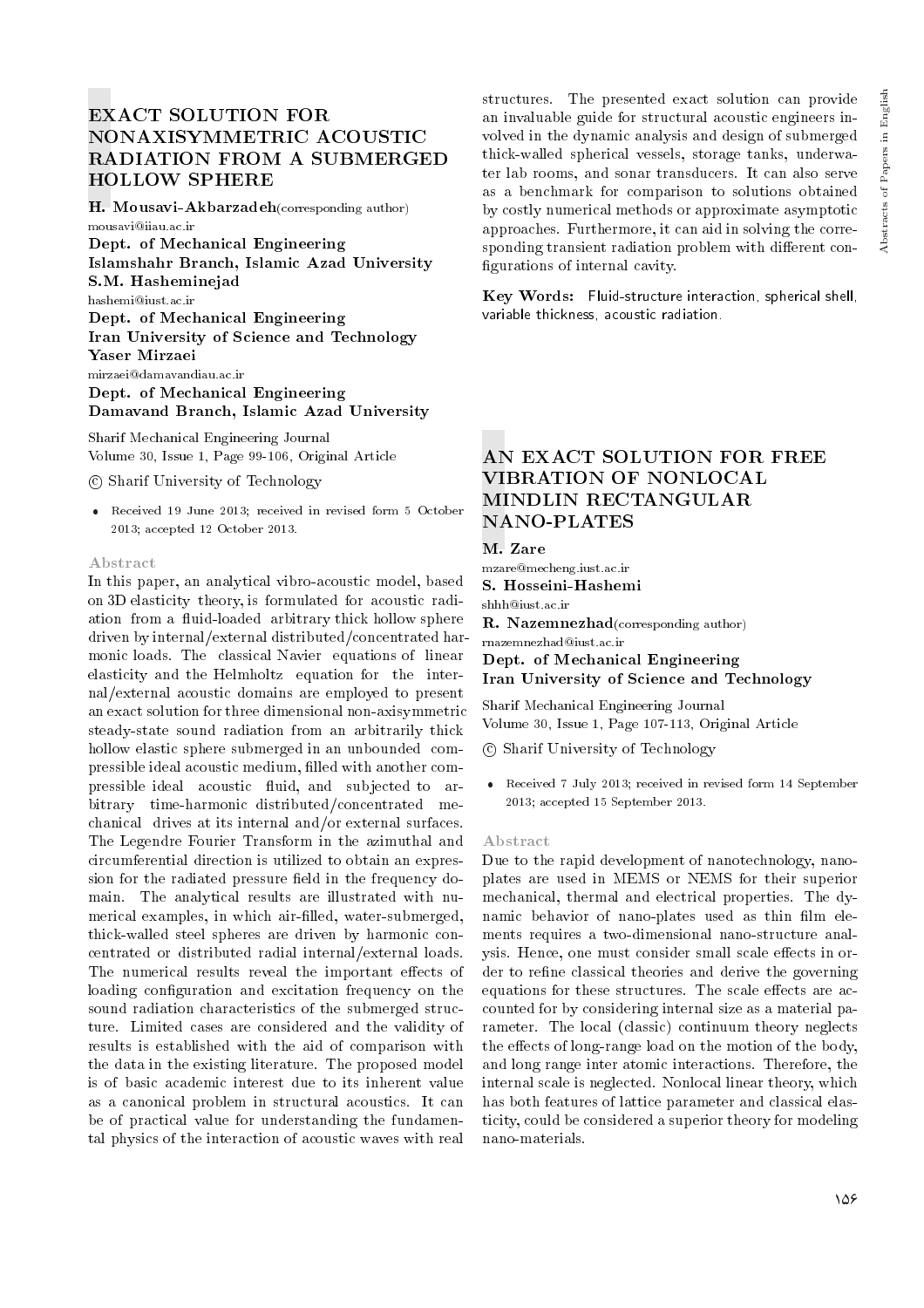bodies were simulated using the Volume of Fluid (VOF) method and Youngs' free surface reconstruction algorithm. To predict the shape of the cavity, Navier-Stokes equations, in addition to an advection equation for the liquid volume fraction, are solved. The main application of the Volume of Fluid method is on the simulation of free surface flows. In this work, another capability has been added to the original Volume of Fluid model to solve, simultaneously, the gas and liquid phases. After this step, by applying an analytical-numerical mass transfer algorithm, the cavitation phenomenon has been simulated. The mass transfer between the liquid and vapor is modeled using Kunz's method. Simulation of the cavitation is based on a homogenous equilibrium flow model. The main features of the developed model compared to available work in the literature are in the use of Youngs' algorithm to construct the cavity region and in the consideration of surface tension, which becomes important in the prediction of the cavity closure region. The developed model was used for different geometries in a wide range of cavitation numbers from cloud cavitation to a super cavitation regime. The developed numerical model can accurately predict the geometrical parameters of a super cavity, such as its length, diameter, and the closure region. In addition, the flow parameters of a supercavity, such as its drag coefficient, pressure coefficient, and re-entrant jet, were simulated with very high accuracy. The model can also simulate the characteristics of cloud cavitation, such as the separation of large vapor structures from the main cavity region. Totally, the developed model accurately captured the cavity closure region with its transient features of re-entrant jet movement and bubble detachment. In comparison with other available models for cavitation (such as the commercial software, Fluent) the developed algorithm is more efficient and needs far less CPU time and memory.

Key Words: Supercavitation, partial cavitation, freesurface flows, volume-of-fluid (VOF) method, homegenous equilibrium flow, mass transfer model, drag coefficent.

RELIABILITY EVALUATION OF HRSG CONSIDERING OPERATIONAL AND ENVIRONMENTAL CONDITIONS, MAINTENANCE AND AGING **EFFECTS** 

## S. K. Haghani

haghani2alum.sharif.edu M. H. Saidi(corresponding author) saman@sharif.edu

## Dept. of Mechanical Engineering Sharif University of Technology M. Marvi

marvi@mapnaboiler.com

Dept. of Mechanical Engineering K. N. Toosi University of Technology

Sharif Mechanical Engineering Journal Volume 30, Issue 1, Page 91-98, Original Article

c Sharif University of Technology

 Received 15 July 2012; received in revised form 16 January 2013; accepted 2 March 2013.

#### Abstract

Combined cycle power plants consist of three main sections, namely; gas turbine, Heat Recovery Steam Generator (HRSG) and steam turbine. Occurring failure in each part of them causes a reduction in power plant output power. As the main part, if HRSG fails, the steam turbine will be unusable and have no output power, so, the reliability assessment of HRSG has a great importance for forecasting the probability of occurring failure and also reducing failure causes. In this paper, the reliability of HRSG, considering the effects of the aging phenomenon, maintenance and working and operational conditions on reliability, are modeled. Weibull distribution is used in order to model the aging phenomenon. Proportional Age Setback (PAS) and Proportional Age Reduction (PAR) models are introduced to model the maintenance effects. Accelerated Life Model (ALM) and Proportional Hazard Model (PHM) are presented and the ALM model is used to model working conditions (operational and environmental conditions). Afterwards, a method to estimate the model parameters is introduced, which is based on the Maximum Likelihood Estimator (MLE) approach. Using the presented method, failure data of six HRSGs of a plant, each with a capacity of 50 MW, are analyzed and the model parameters are calculated. By the proposed method, the unique parameters are calculated for the whole six HRSGs. To ensure that the fitted distribution is true, the estimated parameters are assayed using the Chi-Square test. Then, the behavior of HRSG reliability related functions, hazard rate and reliability function are studied under different conditions. Finally, the HRSG failure causes are discussed. Using the presented method, one can evaluate the reliability of a power system under different conditions and decide how to choose the best maintenance policy. Results show that maintenance operations can reduce failures and consequently increase the reliability of HRSGs. The estimated Weibull parameters of the HRSG case study show that it is in the aging period and has an increasing hazard rate function.

Key Words: Reliability, aging, operational and environmental conditions, maintenance, HRSG.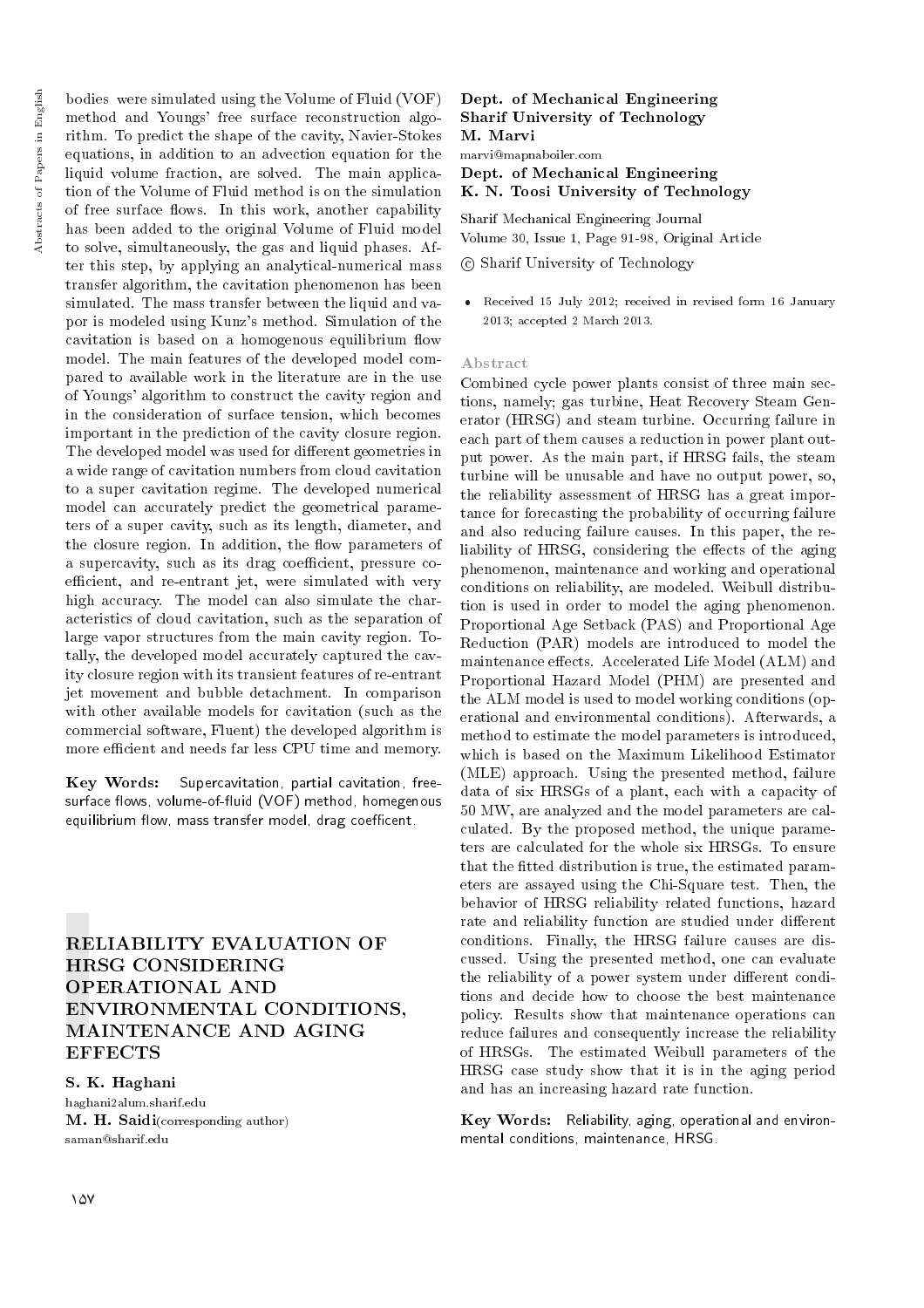that, by employing a plasma actuator, the airfoil characteristics improved obviously and caused more lift and less drag coefficient in the airfoil compared with cases with no plasma actuator.

The results also show that the presence of a plasma actuator on the top surface of the airfoil and exactly at the tip of the airfoil transferred the separation point from  $x=16$  mm to  $x=90$  mm in 18 degrees of the angle of attack, which means that using the plasma actuator before the separation point on the top surface of the airfoil can delay the separation point about 74 mm. The growth of the aerodynamic efficiency of the airfoil by using a plasma actuator is so considerable, as it caused a 100% increase in the ratio of lift to drag coefficient and the efficiency of the airfoil at the same angle of attack.

Key Words: Plasma actuator, active flow control method, separation point, boundary layer, stall angle.

# EXPERIMENTAL INVESTIGATION OF TURBULENT FLOW AROUND A 3D SQUARE CYLINDER WITH WALL **EFFECT**

A. Movahedi a.movahedi64@gmail.com Dept. of Mechanical Engineering Yazd University A. Sohankar asohankar@cc.iut.ac.ir Dept. of Mechanical Engineering Isfahan University of Technology M. Dehghan Manshadi(corresponding author) mdmanshadi@alum.sharif.edu Dept. of Mechanical Engineering Malek Ashtar University of Technology

Sharif Mechanical Engineering Journal Volume 30, Issue 1, Page 65-77, Original Article

c Sharif University of Technology

 Received 2 May 2012; received in revised form 5 November 2012; accepted 2 February 2013.

#### Abstract

A turbulent flow over a finite height square cylinder placed vertically on a wind tunnel floor is experimentally investigated. All experiments were conducted with a single-component hot-wire anemometry in an open subsonic wind tunnel. The test section of the wind tunnel has a cross section of 457mm\*457mm and a length of 1200 mm. The square cylinder has a side of 15mm and its aspect ratio is selected as 3 and 7. The model was mounted on the wind tunnel floor and its blockage ratio

is 3.3 %. The model was placed 550 mm downstream from the entrance of the test section. The Reynolds number based on the cylinder side and inlet velocity is selected between 11000 to 22000 (free stream velocity is chosen between  $11-22$  m/s). The maximum turbulence intensity of flow in the wind tunnel is less than 0.2 %. Significant flow parameters, such as mean and rms velocity, dissipation rate, Kolmogorov length scale, frequency analysis and Strouhal number, are measured and calculated for different Reynolds numbers. The formation of the different types of vortices around the cylinder is observed by measurements of the present study. For example, it is observed that a vortex forms in the upstream of the cylinder close to the junction of the model and wall. Researchers also reported occurrence of this type of vortex for different geometries. The results indicate that the variation of Strouhal number is independent of the Reynolds numbers considered and is, approximately, equal to 0.11. The results also show that the energy dissipation rate varies directly with the turbulence intensity, while it varies indirectly with the Kolmogorov length scale. The experimental results are compared with the available data of the researchers and a reasonable agreement is observed. Furthermore, an accurate uncertainty analysis is applied to determine the errors in the obtained experimental results. The maximum errors for instantaneous velocity and turbulence intensity are found equal to 7 % and 12%, respectively.

Key Words: Wake, square cylinder, hot-wire anemometry, frequency analysis, experimental study, wind tunnel.

# NUMERICAL SIMULATION OF CAVITATION OVER AXISYMMETRIC BODIES USING THE VOLUME-OF-FLUID (VOF) METHOD

E. Roohi(corresponding author) e.roohi@um.ac.ir

M. Passandideh-Fard mpfard@um.ac.ir Dept. of Mechanical Engineering Ferdowsi University of Mashhad

Sharif Mechanical Engineering Journal Volume 30, Issue 1, Page 79-90, Original Article

- c Sharif University of Technology
- Received 15 May 2012; received in revised form 29 December 2012; accepted 14 January 2013.

#### Abstract

In this study, transient cavitating flows over 2Daxisymmetric geometries of cavitators and projectile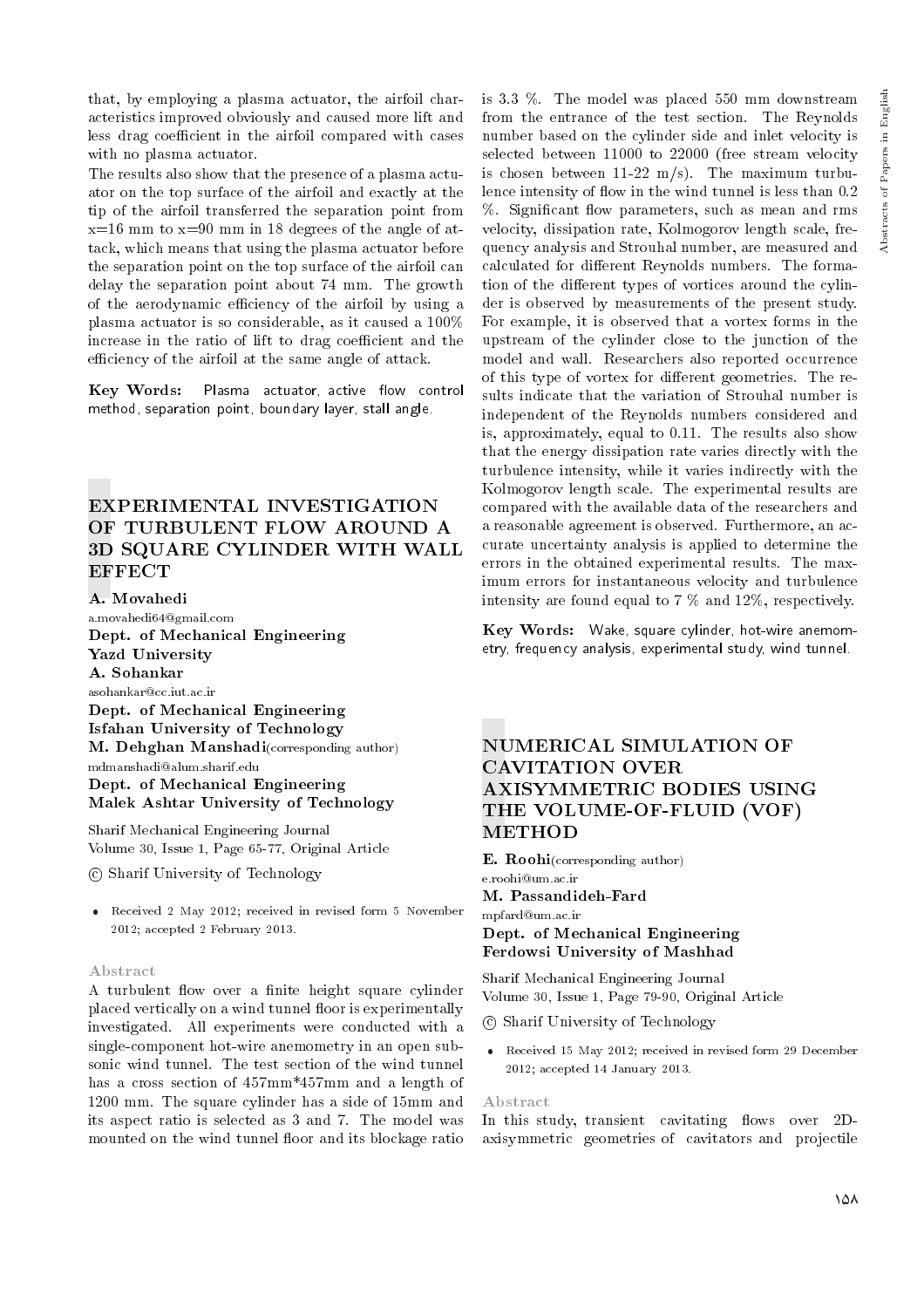# DESIGN AND OPTIMIZATION OF A LAB SCALE THERMOACOUSTIC HEAT PUMP

M. Karimi(corresponding author) m karimi@ae.sharif.edu K. Ghorbanian ghorbanian@sharif.edu A. Khatib abolgazl.khatib@gmail.com

Dept. of Aerospace Engineering Sharif University of Technology

Sharif Mechanical Engineering Journal Volume 30, Issue 1, Page 41-53, Original Article

c Sharif University of Technology

 Received 27 May 2012; received in revised form 8 January 2013; accepted 16 February 2013.

#### Abstract

In recent years, due to international energy and environmental aspects, thermoacoustics have gained interest by being considered as an alternative technology for renewable energy utilization. Typical thermoacoustic systems deal with the conversion of heat energy to sound energy and vice versa. This phenomenon dates back more than a century. Recent advances in the field of thermoacoustics have altered the working mechanism of many conventional heating and cooling devices. Thermoacoustic systems have three distinctive advantages: first, they are simple in structure, have no moving parts, and have low manufacture costs with high reliability; second, by using inert gases as a working fluid, they are environmentally friendly, and; finally, heat driven thermoacoustic devices can be driven by low quality energy sources such as waste heat, solar energy, and etc. Although thermoacoustic refrigerators were developed in the early 1980s and despite recent remarkable achievements in thermoacoustic refrigerator systems, to the knowledge of the authors, less attention has been paid to the application of thermoacoustic prime movers and heat pumps. The main purpose of a thermoacoustic heat pump is to transfer heat from a cold reservoir to a hot reservoir via consuming acoustic power. The basic mechanism of a standing wave thermoacoustic heat pump is very simple and is based on the wave interaction processes of gas particles with their surrounding environment. The essential components of a stand-alone thermoacoustic heat pump include an acoustic driver (i.e., a loudspeaker), a resonance tube, a stack of plates, and heat exchangers.

The present work deals with the design and optimization of a lab scale thermoacoustic heat pump using the linear theory. Different design parameters, as well as constraints, are investigated, and ultimately, an algorithm for optimization of thermoacoustic heat pumps and refrigerators is developed. The proposed algorithm

is validated using DeltaE software. Further, a parametric study is carried out, where the effect of various design and operational parameters on the performance of the system is studied.

Key Words: Thermoacoustic, heat pump, design.

# THE NUMERICAL STUDY OF THE EFFECT OF PLASMA ACTUATOR PLACEMENT ON INCREASING AIRFOIL EFFICIENCY

A. Salmasi atesalmasi84@yahoo.com A. Shadaram(corresponding author) shadaram@kntu.ac.ir Dept. of Mechanical Engineering K.N.Toosi University of Technology A. S. Taleghani taleghani@ari.ac.ir Dept. of Aerospace Engineering K.N.Toosi University of Technology M. Mirzae mirzae@kntu.ac.ir Dept. of Mechanical Engineering K.N.Toosi University of Technology

Sharif Mechanical Engineering Journal Volume 30, Issue 1, Page 55-64, Original Article

c Sharif University of Technology

 Received 5 May 2012; received in revised form 20 January 2013; accepted 23 February 2013.

#### Abstract

The plasma actuator is one of the newest devices in flow control techniques which can delay separation by inducing external momentum to the boundary layer of the flow. The purpose of this paper is to simulate a NLF0414 airfoil, both experimentally and numerically, in the presence of the body force vector induced by a specific plasma actuator. For this reason, the simulation is done, both numerically and experimentally, for a NLF0414 airfoil with compressible 25m/s velocity air flow in two different cases: with no plasma actuator located on the airfoil and with body force produced by a plasma actuator located on the top of the airfoil, in order to investigate the effect of plasma on the flow passing over it and its effect on postponing separation flow on the airfoil.

Simulation of the flow over an airfoil with the presence of a plasma actuator shows that the numerical distribution of induced body force by the actuator, which is calculated by the Suzen et al. model, is in good correlation with experimental results. The results also indicate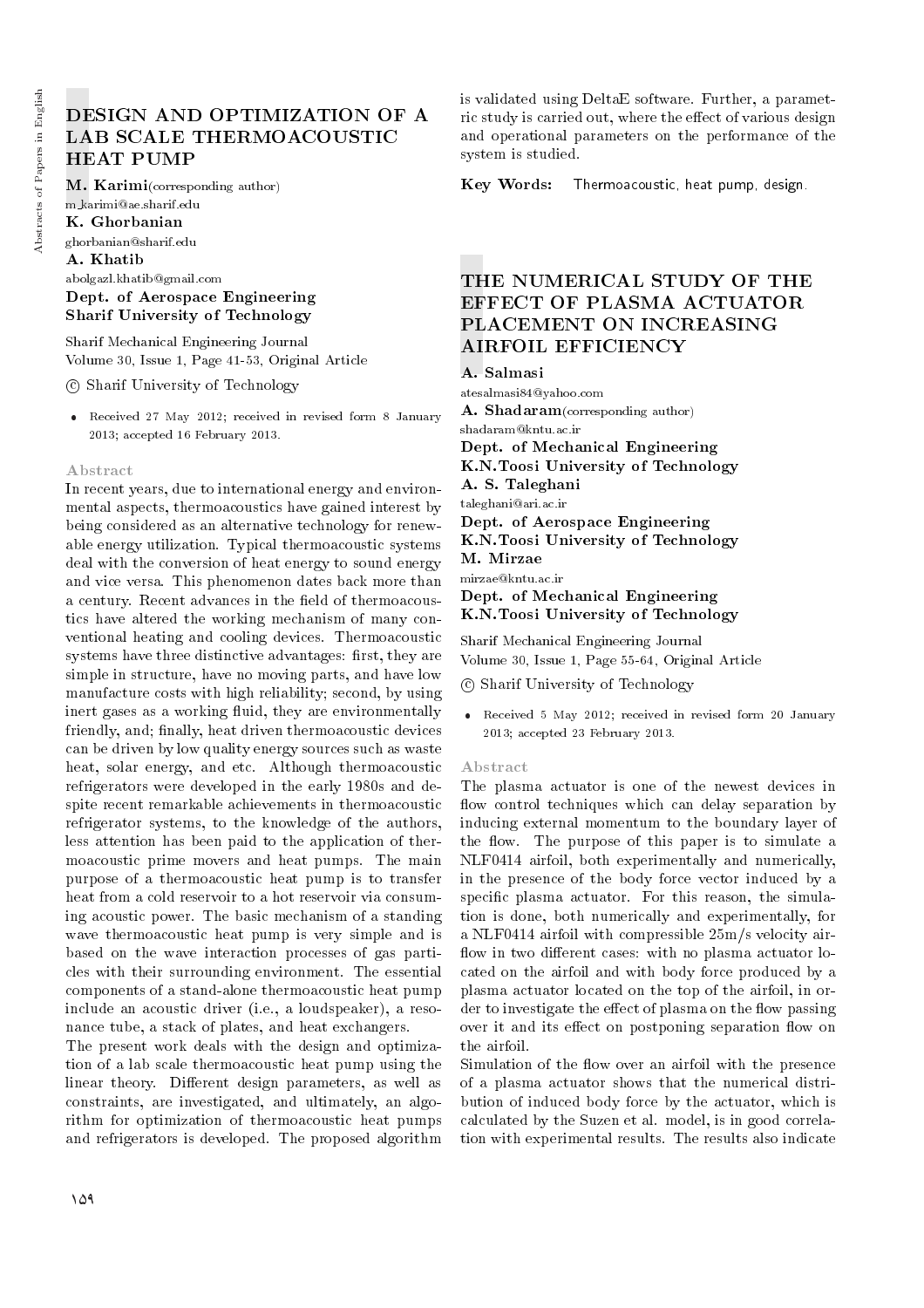## c Sharif University of Technology

 Received 16 May 2012; received in revised form 16 January 2013; accepted 18 February 2013.

#### Abstract

The principle goal of this paper is to present a methodology for a reliability based launch vehicle conceptual design (RLVCD). In this design methodology, launch vehicle reliability is determined based on customer needs. Then, a multiple weighted criterion method, called the Analytic Hierarchy Process (AHP), is enabled to assess the reliability allocation of a launch vehicle subsystem, based on utilized technology, cost, complexity and operation time. These criteria are selected to decide about the optimum reliability of each individual subsystem, such that the reliability goal of the launch vehicle can be achieved. This is a logical approach, because system reliability is the product of subsystem reliabilities, and, therefore, if they are optimized and compatible, with respect to the mentioned criteria, system reliability will also be optimized and compatible. The aforementioned method utilizes the link between the MATLAB code (evaluation of the inconsistency index of a matrix based on Eigen vector) and the EXCEL sheet (creation of the compared matrix of objective function, compared matrix of criterion and compared matrix of alternative). In the RLVCD methodology, the Monte Carlo method is applied to launch vehicle reliability analysis and will also validate the launch vehicle subsystem reliability allocation. So, in the developed algorithm, mass-energy coefficients and technology selection are affected by subsystem allocated reliability using a statistical process. In this paper, only the effect of engine modification in the design process on launch vehicle ballistic parameters will be considered, due to several problems, such as lack of data about other subsystems. There are some sub-cycles in the reliability based conceptual design of the launch vehicle, in which the algorithm iterates to meet the design requirements. Consequently, the RLVCD methodology is applied to an existing launch vehicle with different reliability. The obtained results show that the suggested methodology is an efficient method for reliability based design in the conceptual design phase.

Key Words: Reliability, launch vehicle, conceptual design, modular design.

FREQUENCY DOMAIN IDENTIFICATION OF FRICTION AND BACKLASH FOR SERVOMECHANISMS

#### M. Nikusokhan

nikusokhan@ae.sharif.edu

A. Banazadeh(corresponding author)

## banazadeh@sharif.edu

## Dept. of Aerospace Engineering Sharif University of Technology

Sharif Mechanical Engineering Journal Volume 30, Issue 1, Page 31-40, Original Article

## c Sharif University of Technology

 Received 23 April 2012; received in revised form 27 January 2013; accepted 2 February 2013.

#### Abstract

A servomechanism with undesirable nonlinearities, such as friction and backlash, is difficult to identify. These nonlinearities are the most signicant drawbacks in high precision servo systems. Common identification methods based on sinusoidal or binary excitation signals may be ineffective in the presence of backlash to determine the nonlinear friction.

The focus of the current study is to model the behavior of friction and backlash and to identify the exact kinetic coefficient of friction as well as backlash. To do this, system identication in the frequency domain is proposed, utilizing frequency sweep as an excitation signal, to capture and construct the servo-system dynamics. As shown, the frequency sweep is better than the pseudo binary excitation signal, with respect to the power spectral density. Moreover, it has no problem in the identication of nonlinear plants. The transfer function of the plant is identified based on the already proposed technique that uses the differences of inputs and outputs. To remove the effect of nonlinearity from the linear part, the plant is excited with two inputs. Then, the differences of these inputs and the differences of the corresponding outputs are used to identify the model. It can be shown that if the amplitudes of the inputs are increased, the effect of the nonlinear part is further reduced. This technique was already proposed for identication of the plant in the presence of friction, and is used in this paper for identication of a plant in the simultaneous presence of friction and backlash. The width of backlash is determined, based on the phase delay of the identified model, and the equivalent friction coefficient is determined based on the optimization. For the first time, the CIFER user interface is employed for comprehensive analysis and transfer function modeling, regarding its unique capability of windowing. The

results show that the current technique is remarkably superior and could easily identify the system parameters. In addition, the robustness of the proposed method, with respect to the noisy output signals, is proven and it can outperform existing identification methods.

Key Words: Servomechanism, frequency domain identication, friction, backlash, CIFER.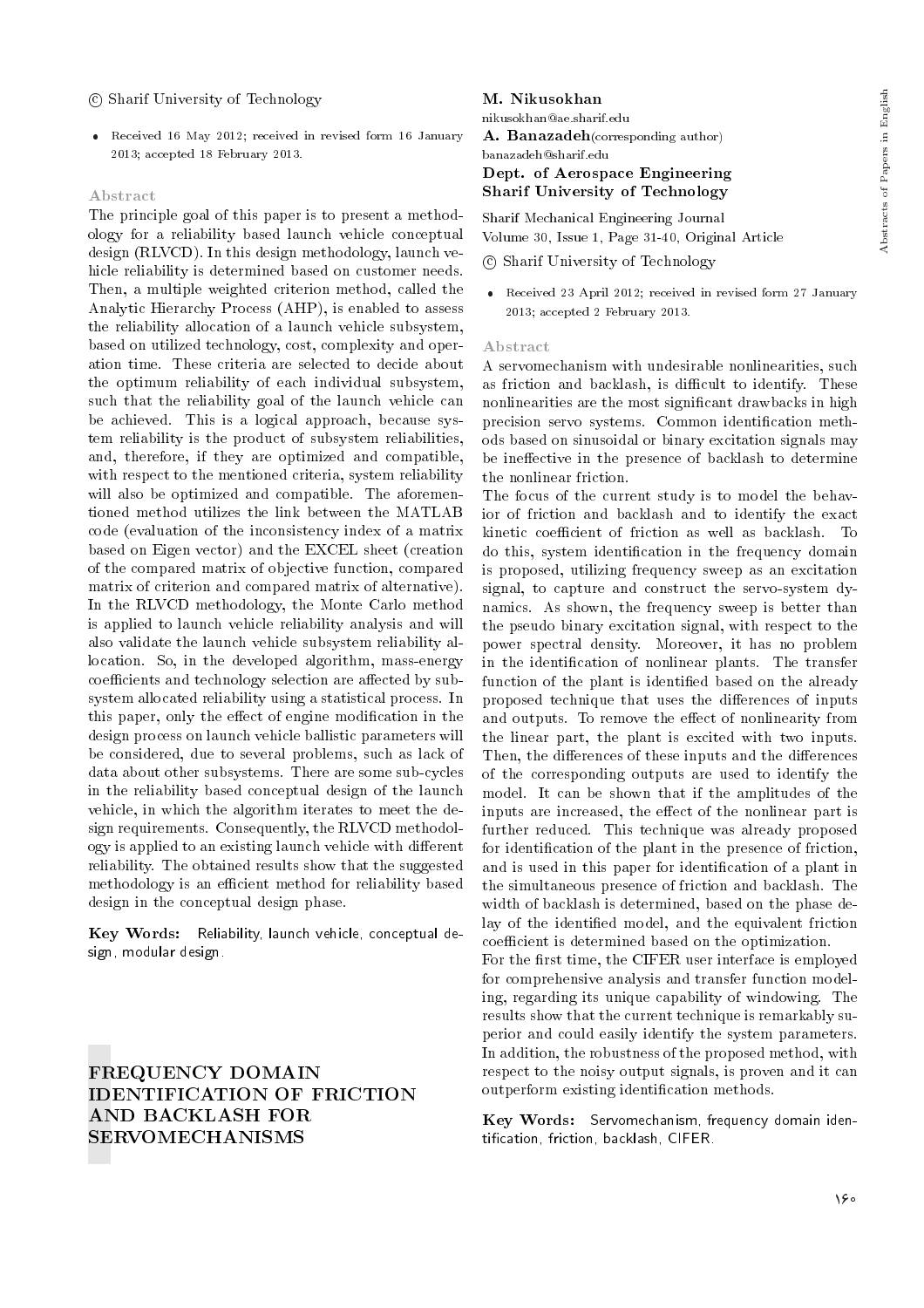Abstracts of Papers in English Abstracts of Papers in English Inversion method is determined by the order of inputs. First, the controller is designed based on the dynamic inversion method with a single feedback loop and a double one. Then, the neural network with a single hidden layer is added to the dynamic inversion controller with a single feedback loop. Finally, it is applied to STT missile air defense via two stages. The six degree of freedom (6DOF) simulation shows that neural networks adaptively can cancel the linearization errors of the approximate dynamic inversion controller by a simple weight update rule derived from the Lyapunov theory. Using the Lyapunov theory guarantees the stability of the closed-loop system.

In addition, results compare the above controllers and indicate that the performance and tracking error of the neural-adaptive nonlinear autopilot is better than other designed dynamic inversion controllers; and dynamic inversion with a double feedback loop is better than a single one.

Key Words: Lyapunov stability analysis techniques, adaptive controller, nonlinear control system, neural network, dynamic inversion.

# AXIAL BUCKLING ANALYSIS OF FGM CYLINDRICAL FLUGGE SHELLS USING THE MLPG METHOD

A. Arjangpay

azadeh.arjangpay@gmail.com R. Ansari(corresponding author) r ansari@guilan.ac.ir

M. Darvizeh darvizeh@guilan.ac.ir Dept. of Mechanical Engineering Guilan University

Sharif Mechanical Engineering Journal Volume 30, Issue 1, Page 11-17, Original Article

c Sharif University of Technology

 Received 6 February 2012; received in revised form 28 October 2012; accepted 19 February 2013.

## Abstract

In this paper, the meshless local Petrov-Galerkin (MLPG) method is implemented to study the buckling of FGM (Functionally Graded Material) cylindrical shells under axial load. Displacement field equations, based on the Flugge shell theory, are taken into consideration. Material properties are assumed to be temperature-dependent and graded in the thickness direction according to different volume fraction functions. A FGM cylindrical shell

made up of a mixture of ceramic and metal is considered. The FGMs are multifunctional composite materials, the mechanical properties of which vary smoothly and continuously from one side to the other. This is achieved by a continuous change in composition of the constituent materials. The set of governing equations of motion are numerically solved by the Meshless method, in which a new variational trial-functional is constructed to derive the stiffness matrices, so that the critical buckling loads are obtained under various boundary conditions, using a discretization procedure and solving the general eigenvalue problem.

The MLPG method, based on a local formulation, can include all other meshless methods based on a global formulation, as special cases, if the trial and test functions and the integration methods are selected appropriately. In the MLPG, the nodal trial and test functions can be different. Herein, the moving least squares (MLS) interpolation is employed to construct both trial and test functions. The present method is a truly meshless method based on a number of randomly located nodes, upon which no global background integration mesh is needed and no element matrix assembly is required. In the present MLPG formulation, a local variational form is constructed over a local sub-domain instead of using the conventional weighted-residual procedure. The influences of some commonly used boundary conditions, variations of volume fractions and effects of shell geometrical parameters are studied. The results show the convergence characteristics and accuracy of the mentioned method.

Key Words: MLPG method, axial buckling, cylindrical shells, Flugge theory, FGM.

# RELIABILITY BASED LAUNCH VEHICLE CONCEPTUAL DESIGN (RLVCD)

M. Mirshams mirshams@kntu.ac.ir H. Naseh(corresponding author) naseh.hasan@gmail.com A. M. Akhlaghi akhlaqimahdi@gmail.com S. Irani irani@kntu.ac.ir

Faculty of Aerospace Engineering K.N. Toosi University of Technology

Sharif Mechanical Engineering Journal Volume 30, Issue 1, Page 19-30, Original Article